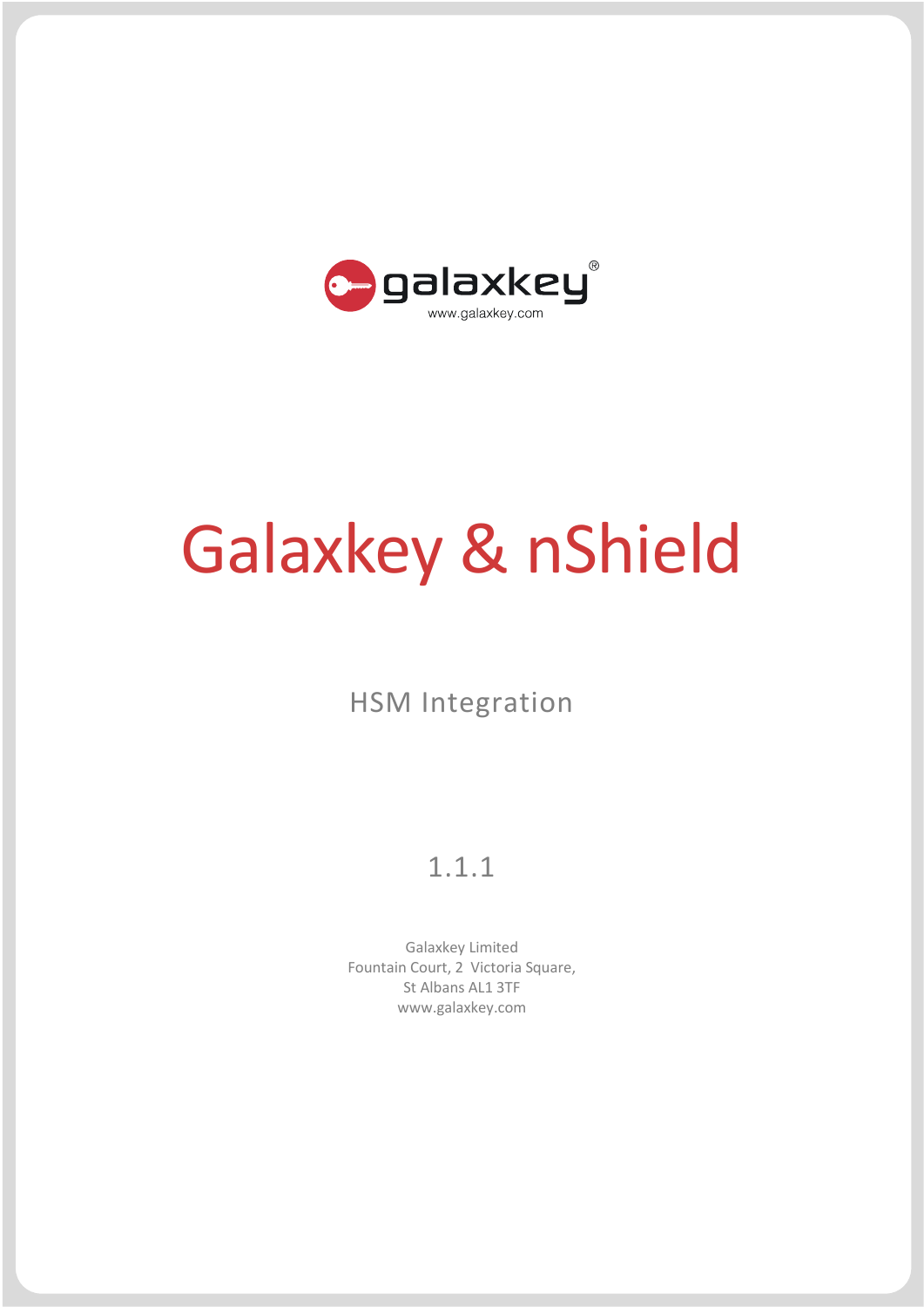# **Table of Contents**

| 5.3. |  |
|------|--|
|      |  |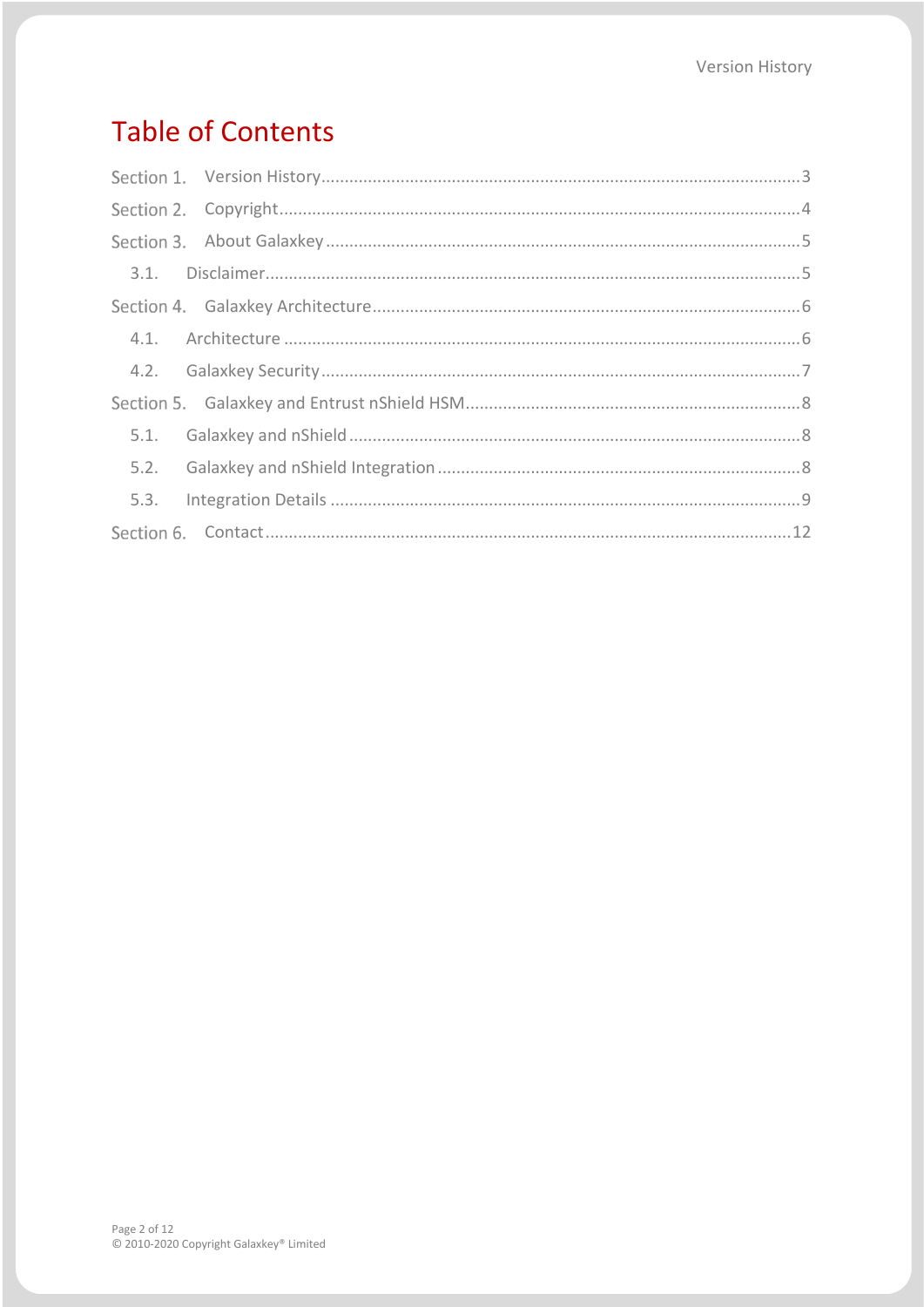<span id="page-2-0"></span>

| <b>Version</b><br><b>Number</b> | <b>Revision Date</b> | <b>Summary of Changes</b>             | <b>Changed by</b> |
|---------------------------------|----------------------|---------------------------------------|-------------------|
| V <sub>1.0</sub>                | 12 Oct 2020          | Created initial document              | OK                |
| V1.1                            | 4 Mar 2021           | Updated to reflect latest HSM version | OK                |
|                                 |                      |                                       |                   |
|                                 |                      |                                       |                   |
|                                 |                      |                                       |                   |
|                                 |                      |                                       |                   |
|                                 |                      |                                       |                   |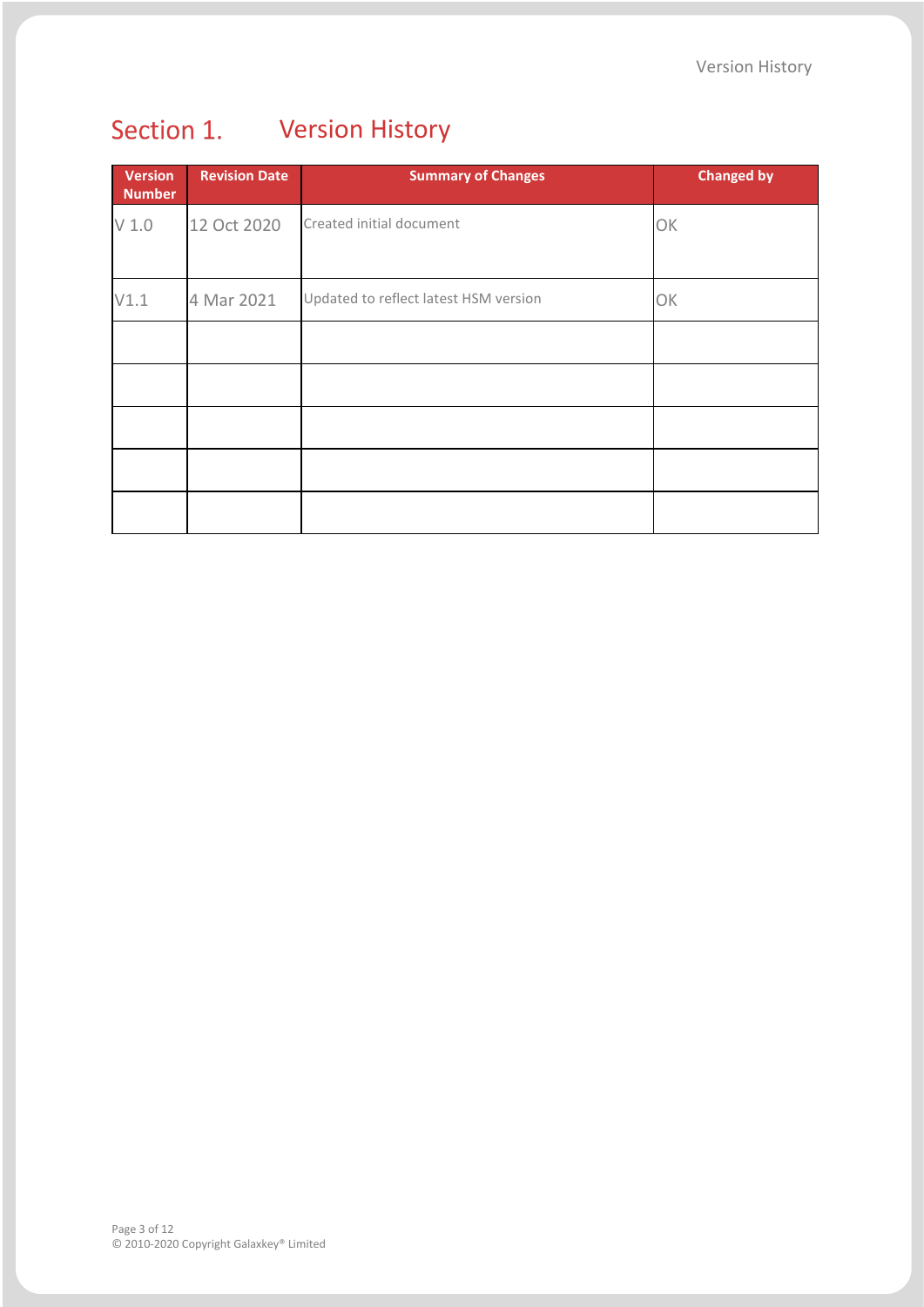#### <span id="page-3-0"></span>Section 2. Copyright

© Copyright Galaxkey® Limited. All rights reserved. Galaxkey Limited, the Galaxkey logo, Galaxkey are registered trademarks of Galaxkey Limited in Europe and other countries. All other Trademarks, service marks, registered marks, or registered service marks are the property of their respective owners. Galaxkey Limited assumes no responsibility for any inaccuracies in this document. Galaxkey Limited reserves the right to change, modify, transfer, or otherwise revise this publication without notice. This document is the property of Galaxkey and is protected by international copyright laws and may not be used without the written consent of Galaxkey Limited.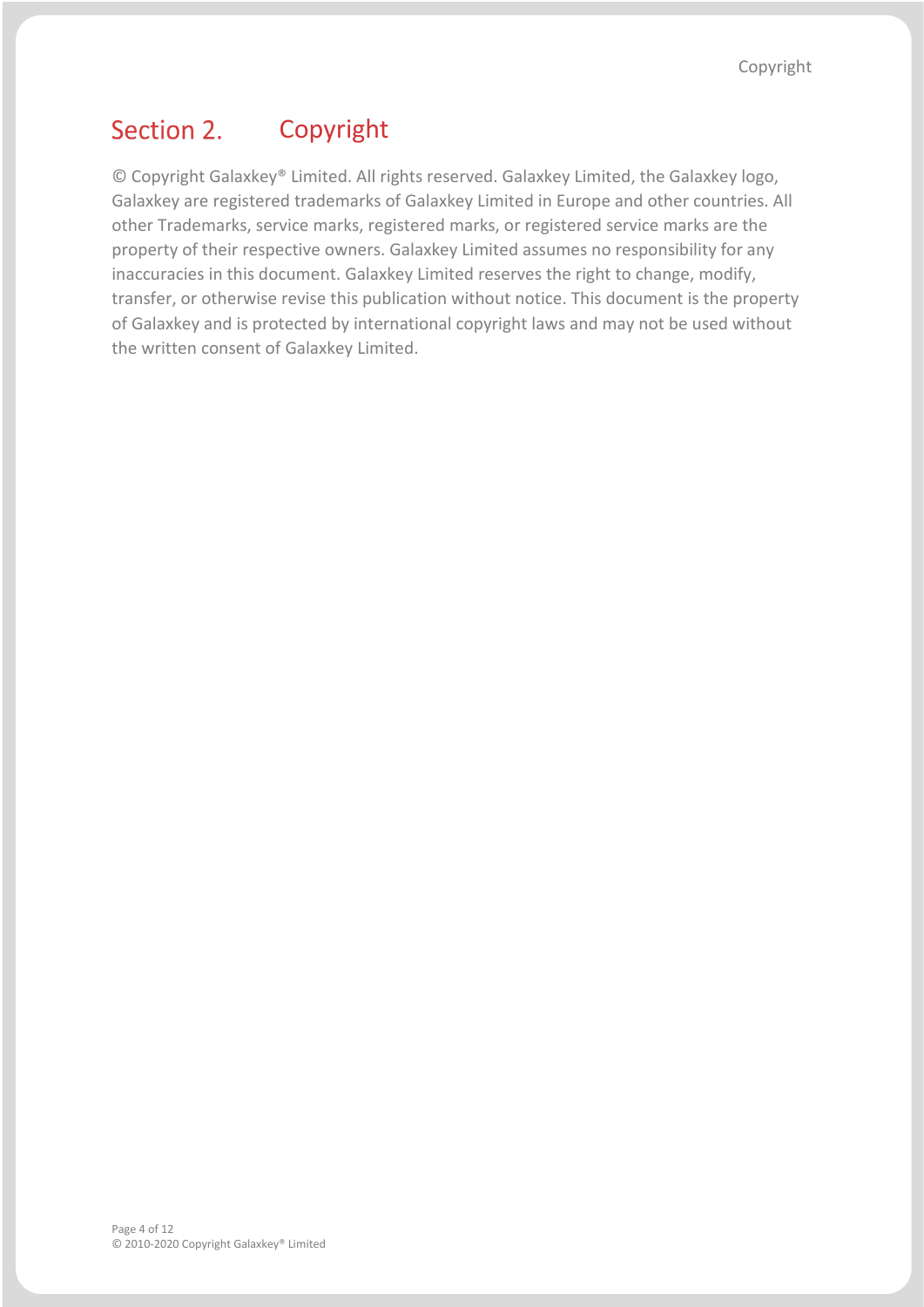#### <span id="page-4-0"></span>Section 3. About Galaxkey

Galaxkey is a data protection company providing a portfolio of corporate data protection products to secure all data and support multinational data compliance regulations. Galaxkey is a global company with its headquarters in the UK. Our Galaxkey team has vast experience working with large multinational organisations across a variety of sectors and Galaxkey has select partners globally to provide local support and service to our customers across the globe. Our robust and experienced team offers exceptional customer service as well as quick response and turnaround times.

## <span id="page-4-1"></span>3.1.Disclaimer

The information contained in this document is confidential, privileged and only for the information of the intended recipient and may not be used, published or redistributed without the prior written consent of Galaxkey Ltd.

While every care has been taken in preparing this document, Galaxkey Ltd cannot be held responsible for any errors or omissions. The information in this document is subject to change without prior notice.

Galaxkey is a registered trademark of Galaxkey Ltd., registered in the U.K. and other countries. All other trademarks belong to their respective owners.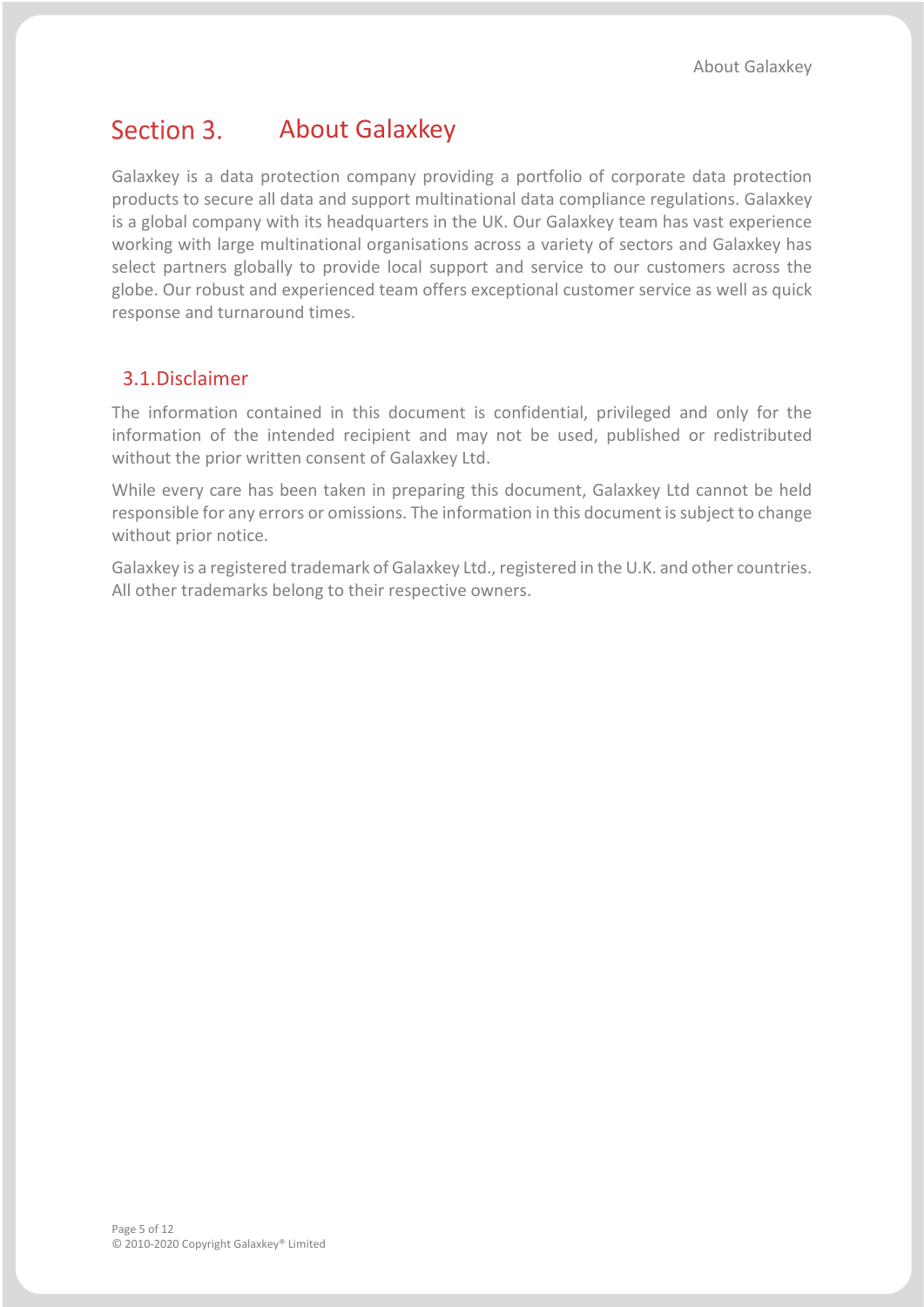#### <span id="page-5-0"></span>Section 4. Galaxkey Architecture

## <span id="page-5-1"></span>4.1.Architecture

As seen in the diagram below, there are 3 major components of Galaxkey architecture.



- 1. **Galaxkey Cloud serve**r: This is the centralised server for managing identities of individual users as well as managing corporate accounts.
- 2. **Galaxkey Hybrid appliance**: This is in-house server for an enterprise that opted for hybrid installation of Galaxkey. In this case the private keys of the domains managed by the appliance are stored on the appliance.
- **3. Galaxkey Clients**: These are set of applications that use identities managed by server to facilitate the security of email and documents for a user. These include Outlook addin, Mobile device apps (iOS, Android, Windows Phone), Galaxkey for Windows that allows user to secure files / folders and share them securely, Mac client and Galaxkey Web Access.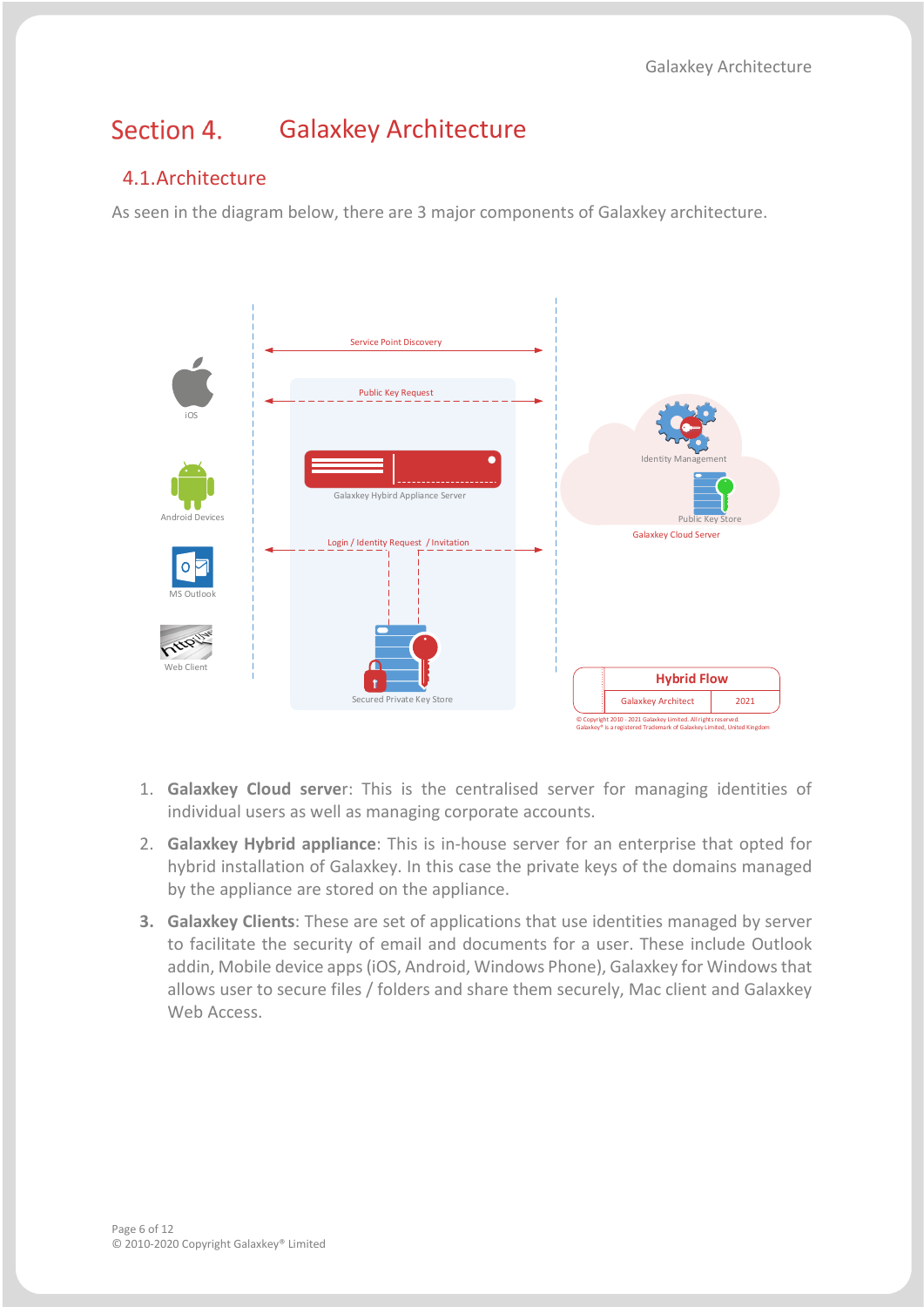## <span id="page-6-0"></span>4.2. Galaxkey Security

At the heart of the Galaxkey platform is user's identity. The Identity consists of following information

- 1. **A Key pair**: An Asymmetric RSA Key pair Associated with the user's email address.
- 2. **Configuration**: Users configurations for Galaxkey clients.
- 3. **Users' Password**: User's password for authentication.

Although password is part of identity it is not stored with Galaxkey. User's password is used as symmetric key for securing the rest of user's identity. Thus, entering correct password gives access to the identity to the user and ONLY user will have access to it.

Thus, every user's identity is secured using different symmetric key chosen and managed by end user making it very robust security model.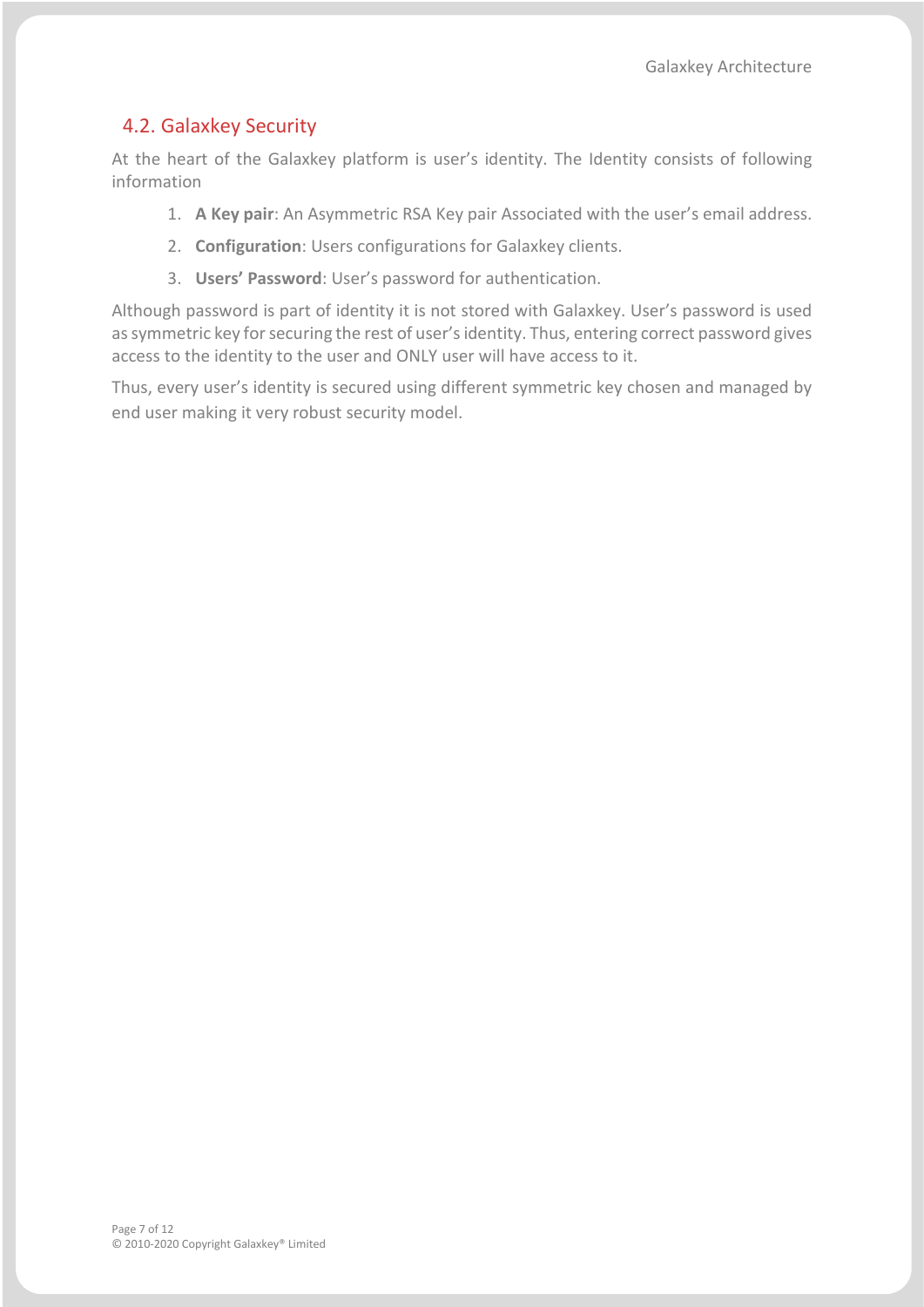#### <span id="page-7-0"></span>Section 5. Galaxkey and Entrust nShield HSM

## <span id="page-7-1"></span>5.1.Galaxkey and nShield

As seen from the architecture and security of Galaxkey, there is only one sensitive element in the system that can utilise the extra precaution of HSM security and that is user's private key.

Although the private key is stored in an encrypted format using users password it is desirable and at some places mandatory to have another unknown master key to secure the private keys of users. This is where the HSM provides the necessary security.

## <span id="page-7-2"></span>5.2. Galaxkey and nShield Integration

Galaxkey integrates with HSM in following three steps

1. **nShield Key generations**: For every key storing server (in cloud with Galaxkey or inhouse with hybrid appliance) a nShield HSM is paired. A symmetric key is generated inside the HSM which will be used as master key for securing private keys on the server.



2. **Securing Private Key**: Whenever a key is generated for a user, it is first secured using users' password and then secured using nShield HSM. The encryption will happen inside HSM and the secured private key will be stored on the server for further usage.



3. Getting Private Key: Whenever a client demands a private key, the key is loaded from storage into nShield HSM for decryption the decrypted key is then provided to the client. The client then decrypts it further using user's password and uses for decryption.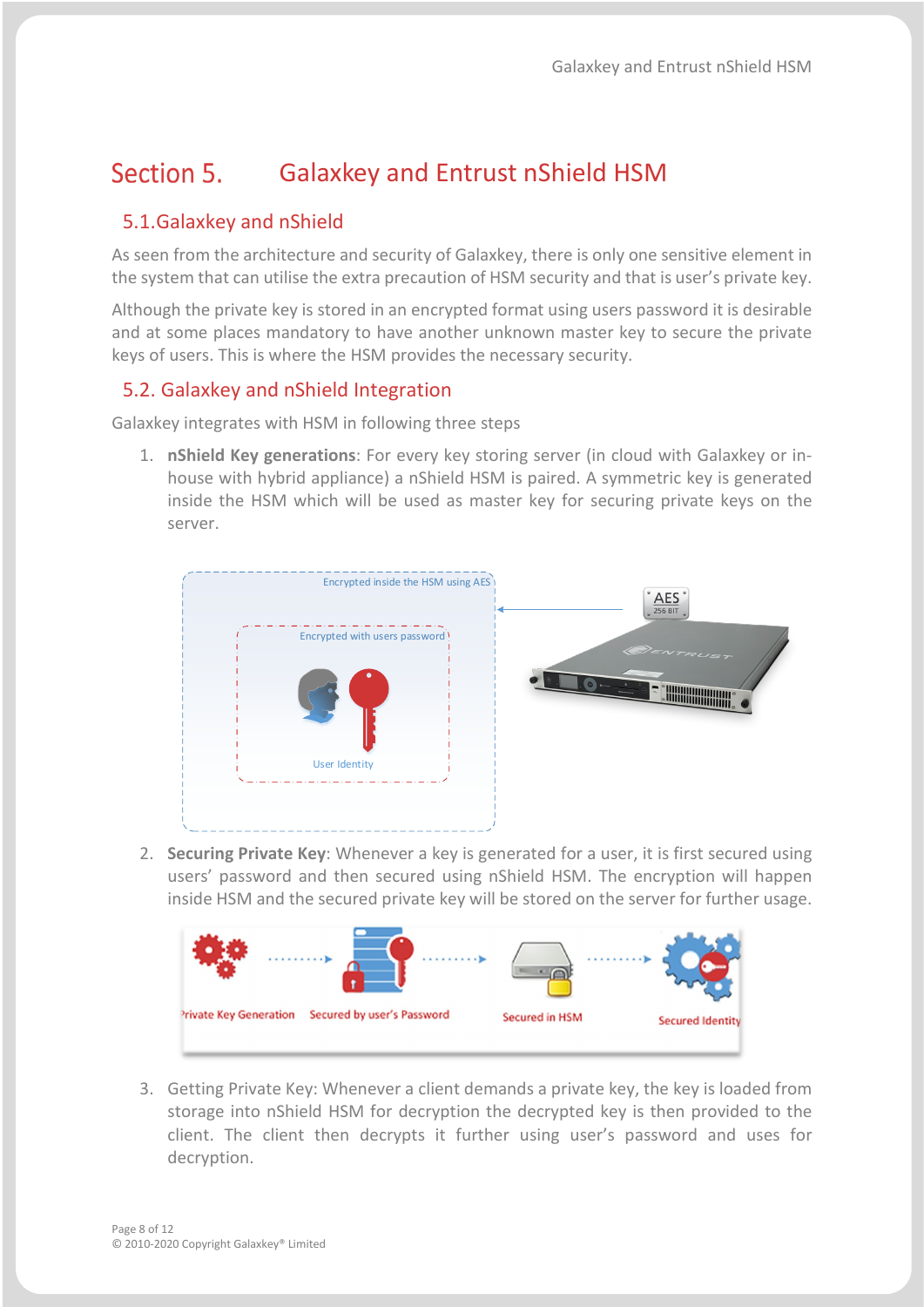|                  | . 3 |                         |                            |
|------------------|-----|-------------------------|----------------------------|
| Secured Identity |     | <b>Decrypted in HSM</b> | Secured by user's Password |

## <span id="page-8-0"></span>5.3.Integration Details

Galaxkey uses PKCS 11 standard protocol to integrate with nShield HSM. Following are specific code snippets for integrating with nShield

Integration is in 3 steps

1. **Step 1**: Initialization of nShield HSM: this function checks for a key with unique id in the HSM. If the key is not found a new key is generated. This happens only once for an installation.

### // Login as normal user

session.Login(CKU.CKU USER, Settings.NormalUserPin);

```
// look for AES 256 key with the specified Key ID
List<ObjectAttribute> objectAttributes1 = new List<ObjectAttribute>();
objectAttributes1.Add(new ObjectAttribute(CKA.CKA_KEY_TYPE, CKK.CKK_AES));
objectAttributes1.Add(new ObjectAttribute(CKA.CKA ID, ckaId));
objectAttributes1.Add(new ObjectAttribute(CKA.CKA_CLASS, CKO.CKO_SECRET_KEY));
List<ObjectHandle> foundObjects = session.FindAllObjects(objectAttributes1);
ObjectHandle Objhandle = null;if (foundObjects.Count > 0)
{
      // if found, we are ok.
      Objhandle = foundObjects[0];
}
else
{
      // if not found, we need to create one, so set the attributes and generate it in 
      HSM
      // Prepare attribute template of new key
      List<ObjectAttribute> objectAttributes = new List<ObjectAttribute>();
      objectAttributes.Add(new ObjectAttribute(CKA.CKA CLASS, CKO.CKO SECRET KEY));
      objectAttributes.Add(new ObjectAttribute(CKA.CKA KEY TYPE, CKK.CKK AES));
      objectAttributes.Add(new ObjectAttribute(CKA.CKA ENCRYPT, true));
      objectAttributes.Add(new ObjectAttribute(CKA.CKA_DECRYPT, true));
      objectAttributes.Add(new ObjectAttribute(CKA.CKA_DERIVE, true));
      objectAttributes.Add(new ObjectAttribute(CKA.CKA EXTRACTABLE, true));
      objectAttributes.Add(new ObjectAttribute(CKA.CKA_TOKEN, true));
      objectAttributes.Add(new ObjectAttribute(CKA.CKA_ID, ckaId));
      objectAttributes.Add(new ObjectAttribute(CKA.CKA VALUE LEN, (ulong)32));
      // Specify key generation mechanism
      Mechanism mechanism = new Mechanism (CKM.CKM AES KEY GEN);
      // Generate key
      ObjectHandle generatedKey = session.GenerateKey(mechanism, objectAttributes);
```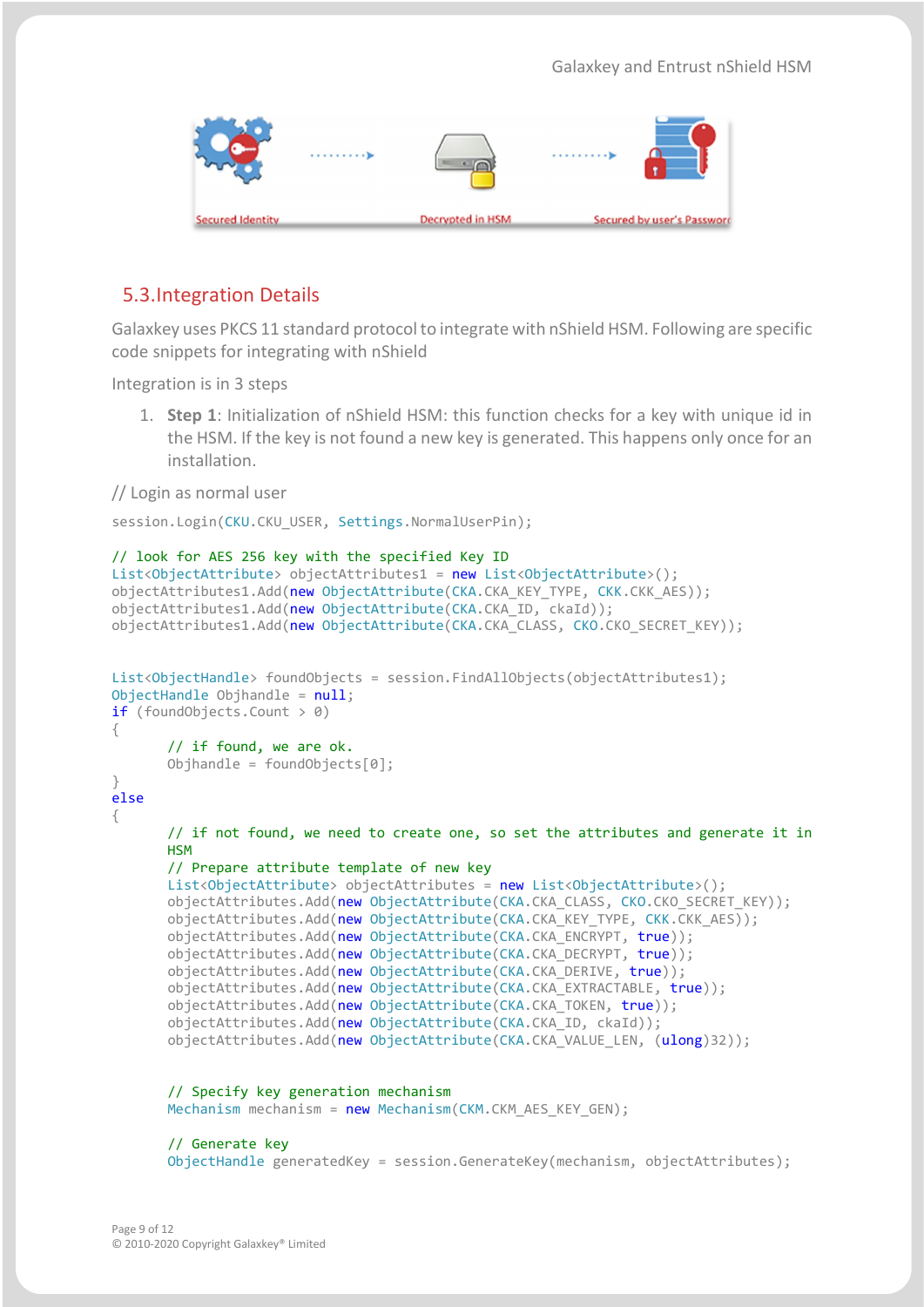```
}
session.Logout();
```
#### 2. **Step 2**: Encrypt the generated key using nShield HSM

Whenever a new key is generated, it is secured using user's password and it is further secured using AES key in nShield HSM. Following is the code snippet used for it.

```
session.Login(CKU.CKU USER, Settings.NormalUserPin);
```

```
// look for the AES 256 key with the id that this instance was initialized with.
List<ObjectAttribute> objectAttributes1 = new List<ObjectAttribute>();
objectAttributes1.Add(new ObjectAttribute(CKA.CKA KEY TYPE, CKK.CKK AES));
objectAttributes1.Add(new ObjectAttribute(CKA.CKA_ID, ckaId));
objectAttributes1.Add(new ObjectAttribute(CKA.CKA_CLASS, CKO.CKO_SECRET_KEY));
List<ObjectHandle> foundObjects = session.FindAllObjects(objectAttributes1);
ObjectHandle Objhandle = null;
if (foundObjects.Count > 0)
{
   Objhandle = foundObjects[0]; // get the IV in bytes
    byte[] iv = Encoding.UTF8.GetBytes(strIV);
   Mechanism mechanismEnc = new Mechanism(CKM.CKM_AES_CBC_PAD, iv);
    // source data in bytes
    byte[] sourceData = ConvertUtils.Utf8StringToBytes(strInput);
    // Encrypt data
    byte[] encryptedData = session.Encrypt(mechanismEnc, Objhandle, sourceData);
     // convert to base 64 for storing.
    strReturn = Convert.ToBase64String(encryptedData);
}
session.Logout();
```
#### 3. **Step 3**: Decryption of the key using nShield HSM.

Whenever the key is demanded by the client it is first decrypted in the nShield HSM using the key generated in the nShield HSM. After decryption what we have is user's private key secured using his / her password. This private key is then passed on to client as is and client authenticates using the appropriate decryption method. Following is the code snippet for decrypting the key

```
// Login as normal user
session.Login(CKU.CKU USER, Settings.NormalUserPin);
```

```
// look for the AES 256 key with the id that this instance was initialized with.
List<ObjectAttribute> objectAttributes1 = new List<ObjectAttribute>();
objectAttributes1.Add(new ObjectAttribute(CKA.CKA KEY TYPE, CKK.CKK AES));
objectAttributes1.Add(new ObjectAttribute(CKA.CKA_ID, ckaId));
objectAttributes1.Add(new ObjectAttribute(CKA.CKA_CLASS, CKO.CKO_SECRET_KEY));
```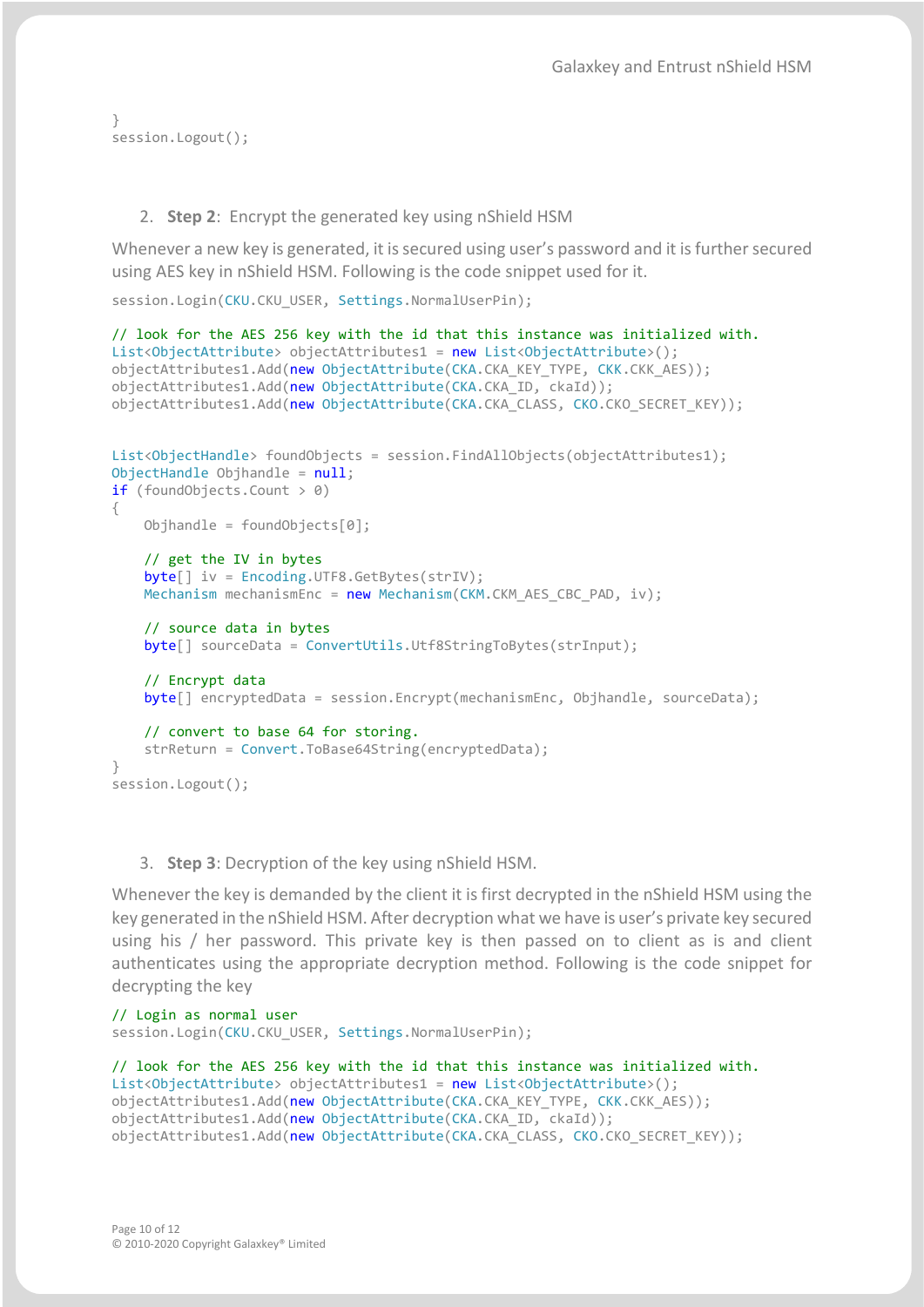```
List<ObjectHandle> foundObjects = session.FindAllObjects(objectAttributes1);
ObjectHandle Objhandle = null;
if (foundObjects.Count > 0)
{
     Objhandle = foundObjects[0];
}
if (foundObjects.Count > 0)
{
     // get the IV in bytes
     byte[] iv = Encoding.UTF8.GetBytes(strIV);
    Mechanism mechanismEnc = new Mechanism(CKM.CKM_AES_CBC_PAD, iv);
     // source data in bytes from base 64 string. 
     byte[] sourceData = ConvertUtils.Base64StringToBytes(strInput);
     // Decrypt data
    byte[] decryptedData = session.Decrypt(mechanismEnc, Objhandle, sourceData);
     // return data as string.
     strReturn = ConvertUtils.BytesToUtf8String(decryptedData);
}
```
session.Logout();